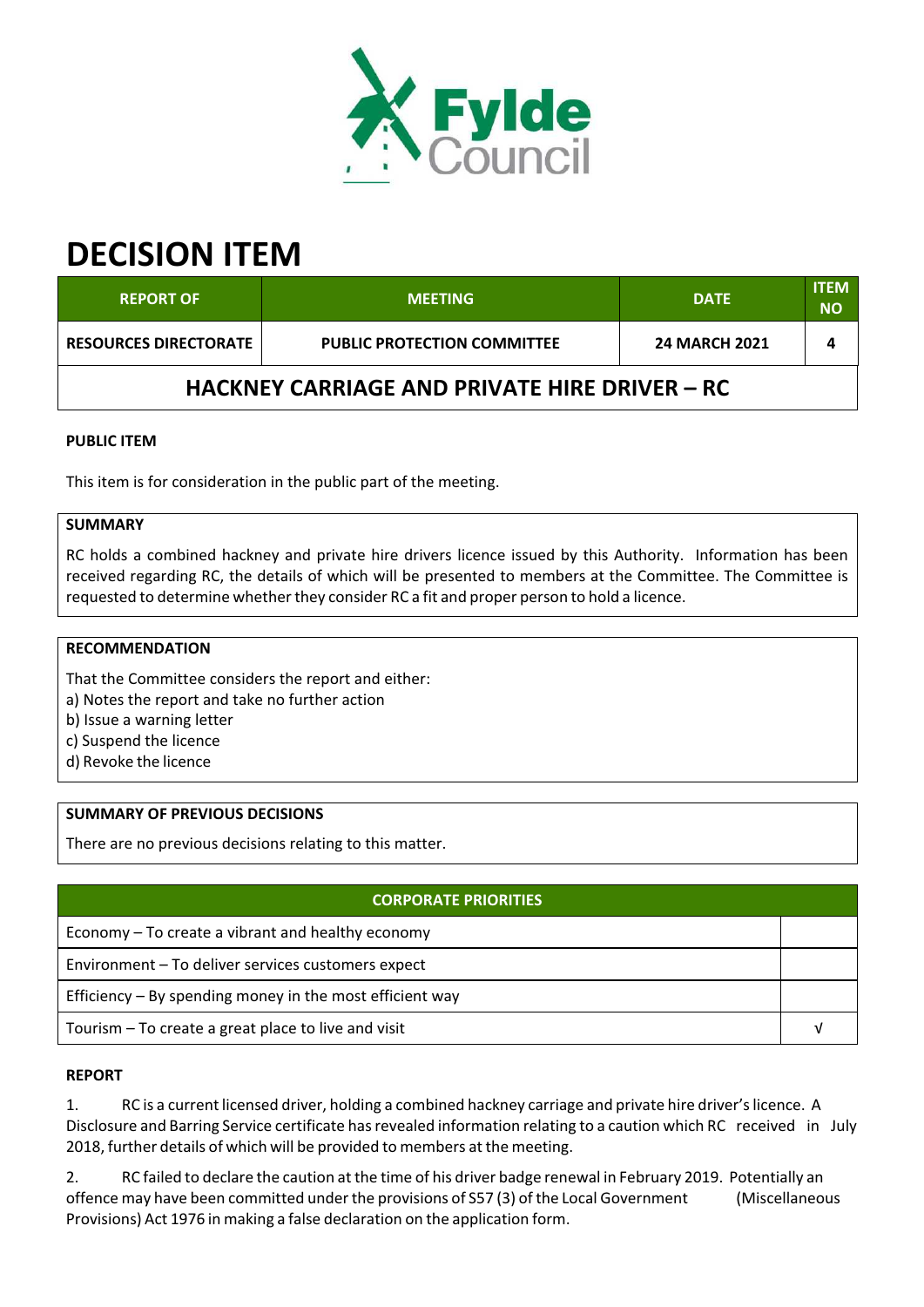3. Section 61 of the Local Government (Miscellaneous Provisions) Act 1976 states "a district council may suspend or revoke or refuse to renew the licence of a driver of a Hackney Carriage or a Private Hire vehicle on any of the following grounds:‐

- a) that he has since the grant of the licence:
	- i) been convicted of an offence involving dishonesty, indecency or violence
	- ii) been convicted of an offence under or has failed to comply with the provisions of the Act of 1847 or of this part of the Act; or
- b) any other reasonable cause"

4. Should the Committee feel it appropriate to suspend or revoke the licence, the grounds for such a decision must be given to the driver within 14 days of the decision and a driver aggrieved by the decision may appeal to the Magistrates' Court.

5. RC has been invited to the meeting and the Committee istherefore requested to considerthe report and determine whether to:

- a) note the report
- b) issue a warning letter
- c) suspend the licence
- d) revoke the licence

| <b>IMPLICATIONS</b>                     |                                                                                                                                                                                                                                                                                                                                                                                                                                                                                                                  |  |  |  |
|-----------------------------------------|------------------------------------------------------------------------------------------------------------------------------------------------------------------------------------------------------------------------------------------------------------------------------------------------------------------------------------------------------------------------------------------------------------------------------------------------------------------------------------------------------------------|--|--|--|
| Finance                                 | No implications arising directly from the report                                                                                                                                                                                                                                                                                                                                                                                                                                                                 |  |  |  |
| Legal                                   | The Committee should have regard to the requirements of fairness<br>and proportionality and to the European Convention of Human Rights<br>in reaching its decision.<br>Where the council has adopted a policy which applies to a particular<br>matter, it must take the policy into account when making its decision.<br>Although it is not bound to follow the policy, any decision that is<br>contrary to it should be supported and explained by clear and<br>adequate reasons for departing from the policy. |  |  |  |
| <b>Community Safety</b>                 | No implications arising directly from the report                                                                                                                                                                                                                                                                                                                                                                                                                                                                 |  |  |  |
| Human Rights and Equalities             | No implications arising directly from the report                                                                                                                                                                                                                                                                                                                                                                                                                                                                 |  |  |  |
| Sustainability and Environmental Impact | No implications arising directly from the report                                                                                                                                                                                                                                                                                                                                                                                                                                                                 |  |  |  |
| Health & Safety and Risk Management     | No implications arising directly from the report                                                                                                                                                                                                                                                                                                                                                                                                                                                                 |  |  |  |

| <b>LEAD AUTHOR</b> | <b>CONTACT DETAILS</b>                                                                                        | <b>DATE</b>                   |
|--------------------|---------------------------------------------------------------------------------------------------------------|-------------------------------|
| Joanne Gallagher   | <b>HYPERLINK</b><br>mailto:joanne.gallagher@fylde.gov.uk<br>joanne.gallagher@fylde.gov.uk<br>Tel 01253 658609 | 2 <sup>nd</sup> February 2021 |

| <b>BACKGROUND PAPERS</b>                                       |      |                                                                                                                                                                                                                                                  |  |  |
|----------------------------------------------------------------|------|--------------------------------------------------------------------------------------------------------------------------------------------------------------------------------------------------------------------------------------------------|--|--|
| Name of document                                               | Date | Where available for inspection                                                                                                                                                                                                                   |  |  |
| <b>Fylde Council Taxi and private</b><br>hire licensing policy |      | https://new.fylde.gov.uk/business/licensing/taxi-<br>licensing/hackney-carriage-and-private-hire-<br>licensing-policy/<br>https://new.fylde.gov.uk/business/licensing/ta<br>xi-licensing/hackney-carriage-and-private-hire-<br>licensing-policy/ |  |  |